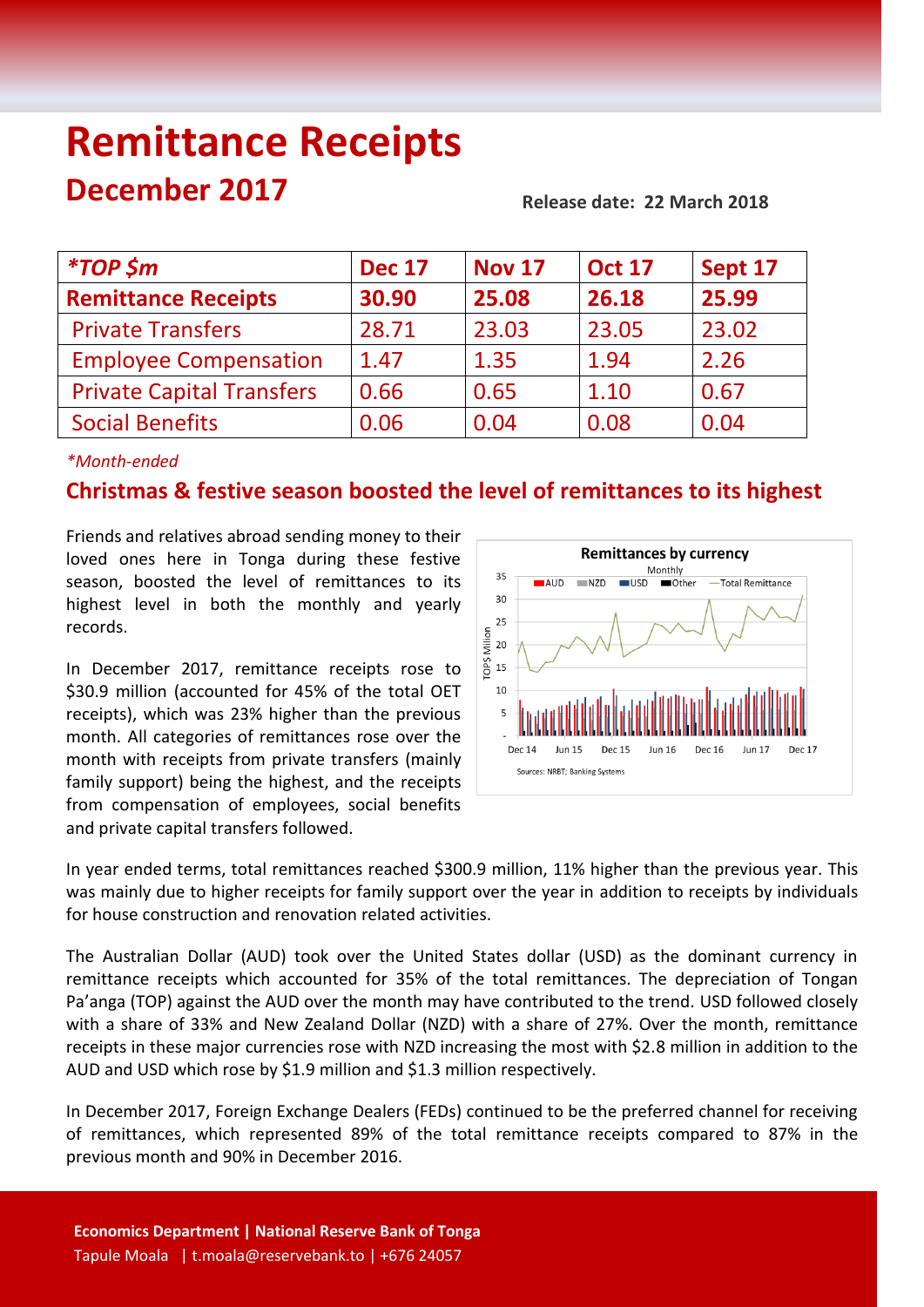#### **Private Transfers**

Total private transfers rose over the month by 25% to \$28.7 million. This was mainly due to higher receipts of family support via FEDs as it rose by \$5.5 million over the month. The family support receipts in NZD increased the most by \$2.4 million in addition to the AUD and USD receipts which rose by \$2.0 million and \$1.1 million respectively.

Total private transfers is the largest component of remittances which accounted for 93% of the total remittance receipts and 41% of the total OET receipts.



In year ended terms, private transfers rose by 12.5% to \$277.6 million, particularly higher receipts of family support from friends and relatives abroad. The main events during the year including the family month of May, June's festivities (churches' annual conferences and schools' anniversaries celebration – Tonga High School & Mailefihi Siu'ilikutapu College) and the Christmas and holiday festivities contributed to the trend.

#### **Employee Compensation<sup>1</sup>**

Employee compensation rose by 8.6% to \$1.5 million over the month which accounted for 5% of the total remittance receipts in December 2017. Receipts from other wages & salaries rose by \$0.3 million whereas receipts from Recognised Seasonal Employers (RSE) declined by \$0.2 million over the month.

Over the year to December 2017, total receipts from compensation of employees fell by \$3.0 million, mainly due to lower receipts from RSE workers.

# **Private capital transfers & Social benefits**

In December 2017, social benefits and private capital transfers rose by \$0.02 million and \$0.01 million respectively. Both categories of remittances represented 2% of the total remittance receipts compared to 3% of the previous month.

In year ended terms, private capital transfers increased by \$2.8 million whereas social benefits decreased by \$0.03 million.

#### **Outlook**

 $\overline{a}$ 

Remittance receipts are anticipated to decline from this high monthly level in the following months as the Christmas and holiday season has reached an end. In year ended terms, the Reserve Bank is expected higher receipts of remmitances. The Reserve Bank will continue to closely monitor the remittance receipts given it is the largest source of foreign exchange inflow for the economy.

 $^1$  Employee compensation is the sum of wages and salaries from the Recognised Seasonal Employer (RSE) program, Tongan residents working short term overseas, and resident employees serving foreign organizations.